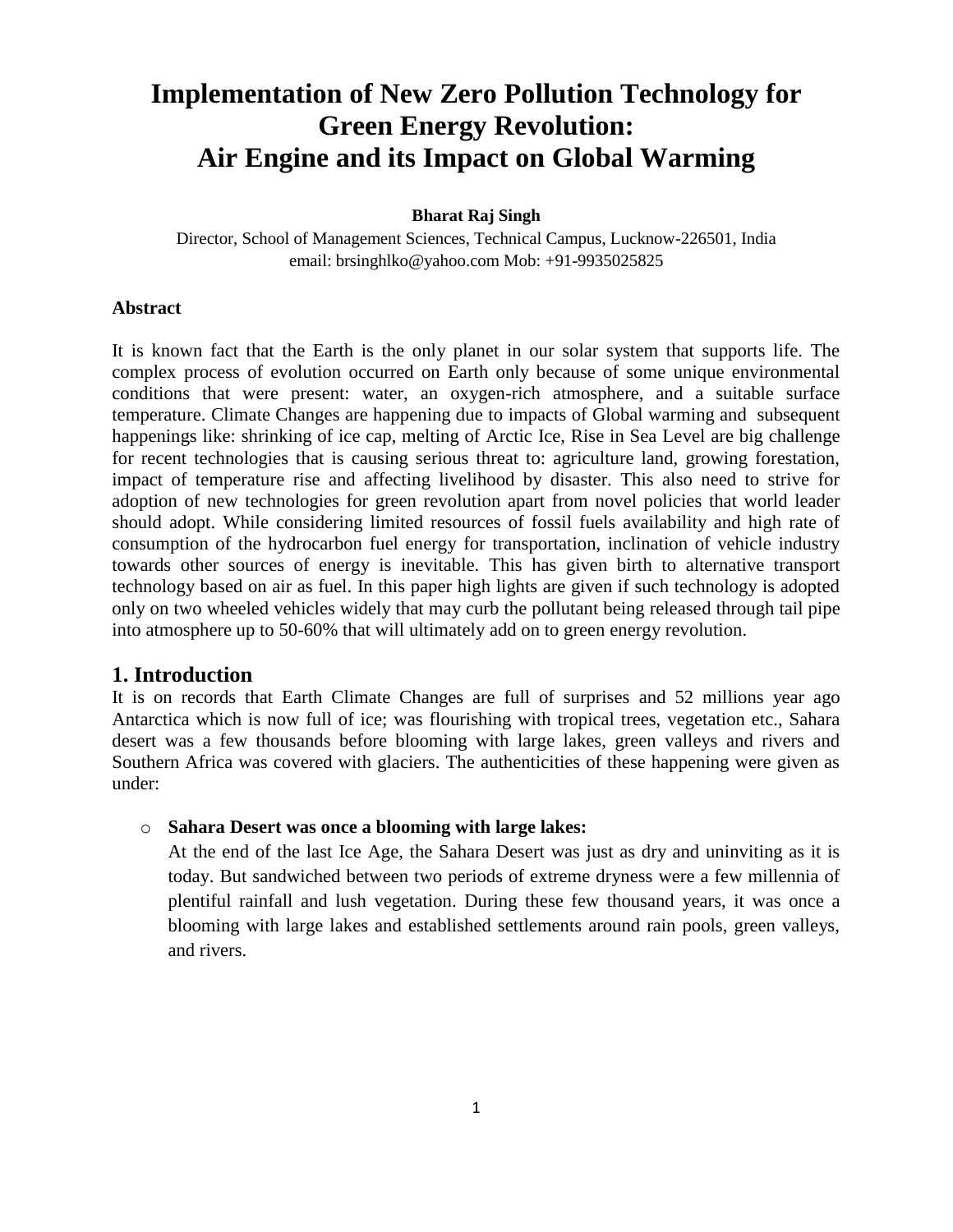

**Figure 1:** View of the Great Sand Sea of Egypt from the Gilf Kebir Plateau. This was a good place to live 8,000 years ago.

# o **Antarctica was a tropical paradise:**

Today the frozen Antarctic ice sheet borders the Southern Ocean. But tropical palm trees once flourished there. An intense warming phase occurred 52 million years ago, leading tropical vegetation, including palms and relatives of today's tropical trees, to grow on the continent, is now frozen coasts.

# o **Southern Africa was covered in glaciers:**

From around 150,000 to 130,000 years ago, Africa experienced colder and more arid than present conditions as shown in Fig.2.



**Figure 2:** Africa during the last 1, 50,000 years

In the past, climate change was largely caused by subtle shifts in the Earth's angle and orbit around the sun and the location of the continents, all of which affect the amount of solar energy absorbed by Earth.

# **1.1 But what is happening today is entirely different?**

Now, human greenhouse gas emissions are producing a warming which has not been seen for some 1, 25,000 years and moreover, carbon dioxide level, measured on polar ice cores, has never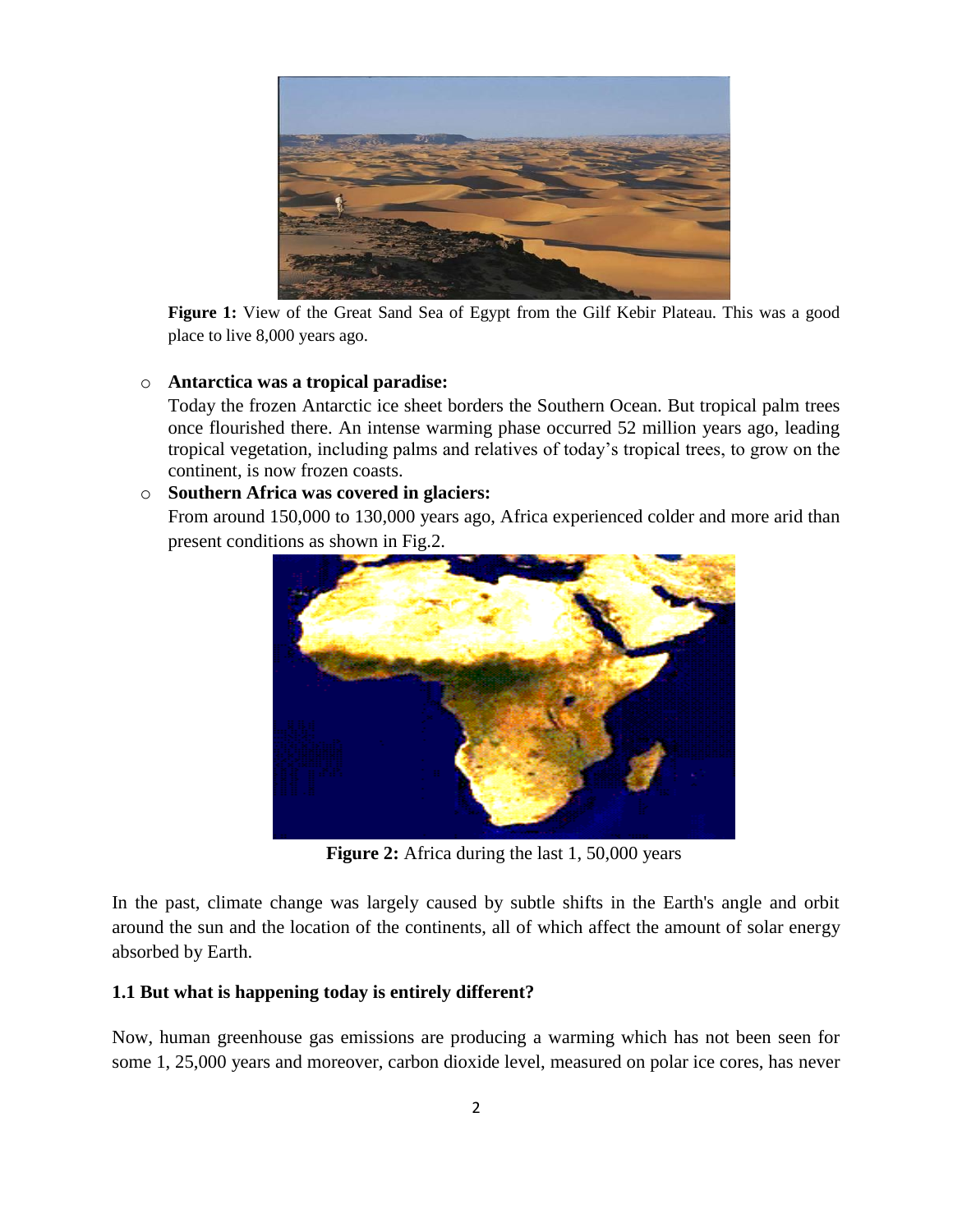been so high as today. Emissions from transport vehicles, factories, and burning forests are changing the Earth's atmosphere and that is the fact. It now traps more of the sun's energy, which leads to rising temperatures.

#### **1.2 Three big questions before world to revert back to Green Revolution:**

- What are the consequences?
- How will humanity be secured in the future?
- What to expect from the future life on Earth & how to restore greenery and save earth from these Happenings?

This year we have noticed that USA especially north – east coast had suffered (-)  $57^\circ$ c and people were alarmed not to move out from their houses. In India also, northern region Himanchal Pradesh, Delhi, Rajasthan, Uttar-Pradesh was suffering with cold waves for the last one and half months nearly zero degree while pahal gaon faced (-)  $27^0$ c.

In this paper, emphases is give to adopt new technology for transport to curve the global warming and evil of climate effect by adopting it vigorously and revert back to Ice melt and Glacier shrinkage very fast. The air technology is one solution and other aspects are to make people aware about these happening.

#### **2. How Global Warming is happening and its Indicators inevitable to Check?**

#### **2.1 Major Players of Excessive Consumptions of Hydrocarbon**

Globally uses of transport vehicles become a part of human life. It is therefore resulting huge release of tail pipe emissions due to rapid consumptions of fossil fuel and causing fast depletion of energy resources. The Marion King Hubbert [1] a noted geologist of US projected in 1956 that conventional crude-oil production in his country would attain Peak Oil in 1970 and thereafter it will start depleting. This will affect environment due to release of huge quantities of pollutants in the atmosphere and cause serious threat to mankind within 40 years i.e. by 1995. In 2003, another noted analysts, Aleklett K. and Campbell C.J., [2] reported that World's resources of oil and gas is depleting at very high a rate and hence oil production is set to peak and begin to decline by around 2010. These projections and apprehension enlightened the researchers to work on environment friendly alternative to fossil fuel oil, or to find some methods of conserving natural resources using non-conventional options, such as bio diesel, wind power, photo voltaic cells etc. and or some energy conversion systems like battery storage, hydrogen cell, compressed air etc to obtain shaft work for the engines of vehicles [3-9].

#### **2.2 Does Excessive Consumptions of Hydrocarbon Harm?**

About 100 years ago, the major thrust of energy shifted from recent solar to fossil fuel (hydrocarbons). Technological advances have led to a greater use of hydrocarbon fuels, making civilization vulnerable to decreases in supply. It is predicted that if the oil is consumed at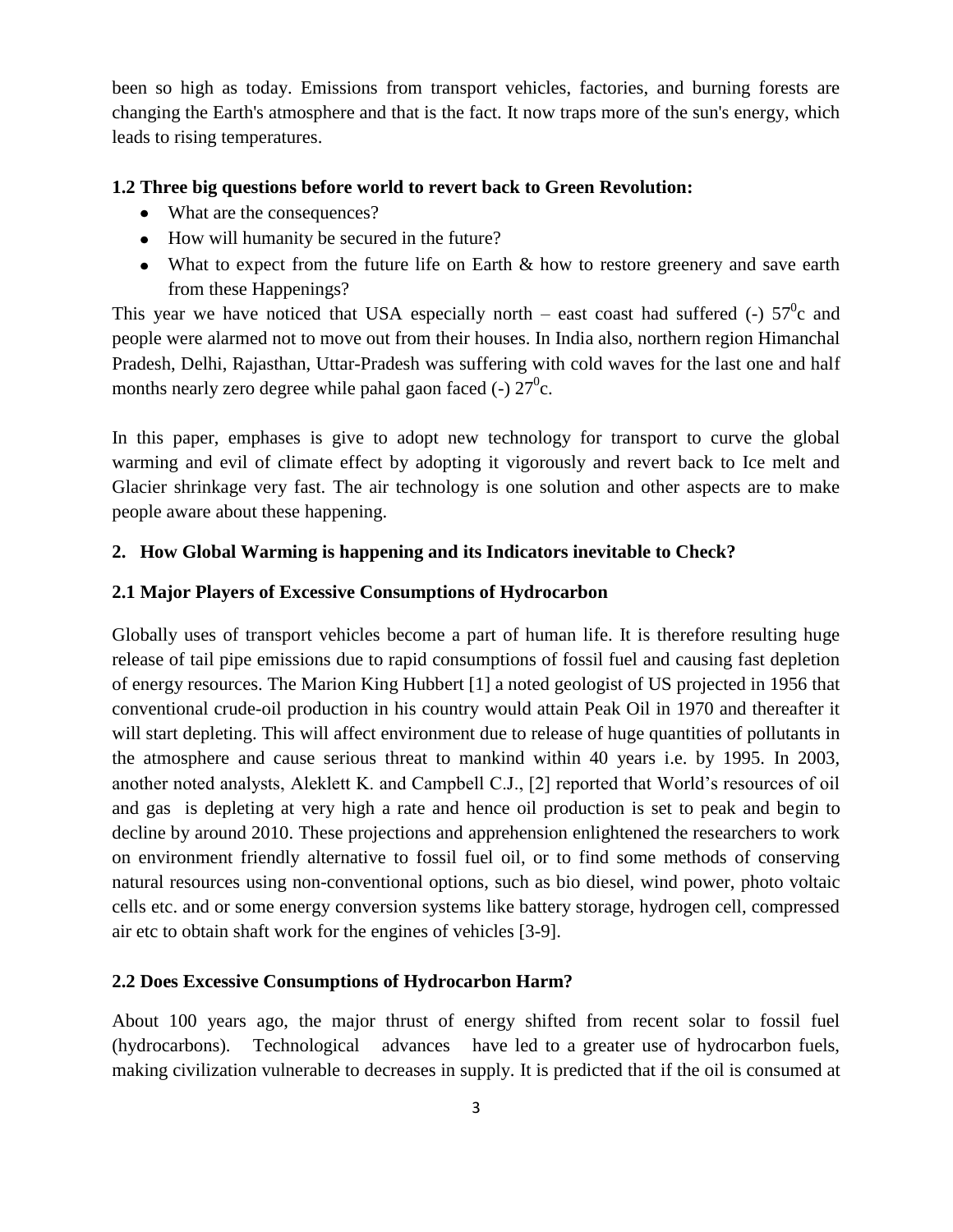the current rates, then by 2020, 80% of the entire available resources will be consumed. This necessitates the search for alternative of oil as energy source or preserving it by tapping some other alternatives such as Non-conventional energy like battery operated vehicles, wind mills, photocells etc., and to convert their output into mechanical energy. Presently because of better developments & availability of facilities, urban population is raising use of vehicles rapidly, causing air pollution and greenhouse gases that come from vehicle emissions. This is the primary motivation behind developing alternative transportation technologies that do not rely on combustion of fossil fuels as excessive consumption of hydrocarbon releases heavy pollutant through tail pipe emission by transport sector and industrial pollutant and garbage directly to the atmosphere, causing serious threat to mankind.



**Figure 3:** Vehicular and Industrial Pollution

#### **2.2 New Fuel Technologies to adopt Alternative to Reduce Consumption of Hydrocarbon**

In the last few decades lot of researches have come on surface and it is noticed that compressed air has enormous potential as an alternative to these issues due to its zero pollutant capability and can run prime movers such as air turbines / engines. Guy Negre [10], a French technologist and G. Saint Hilaire [11] developed air engines and quasi turbines respectively that run on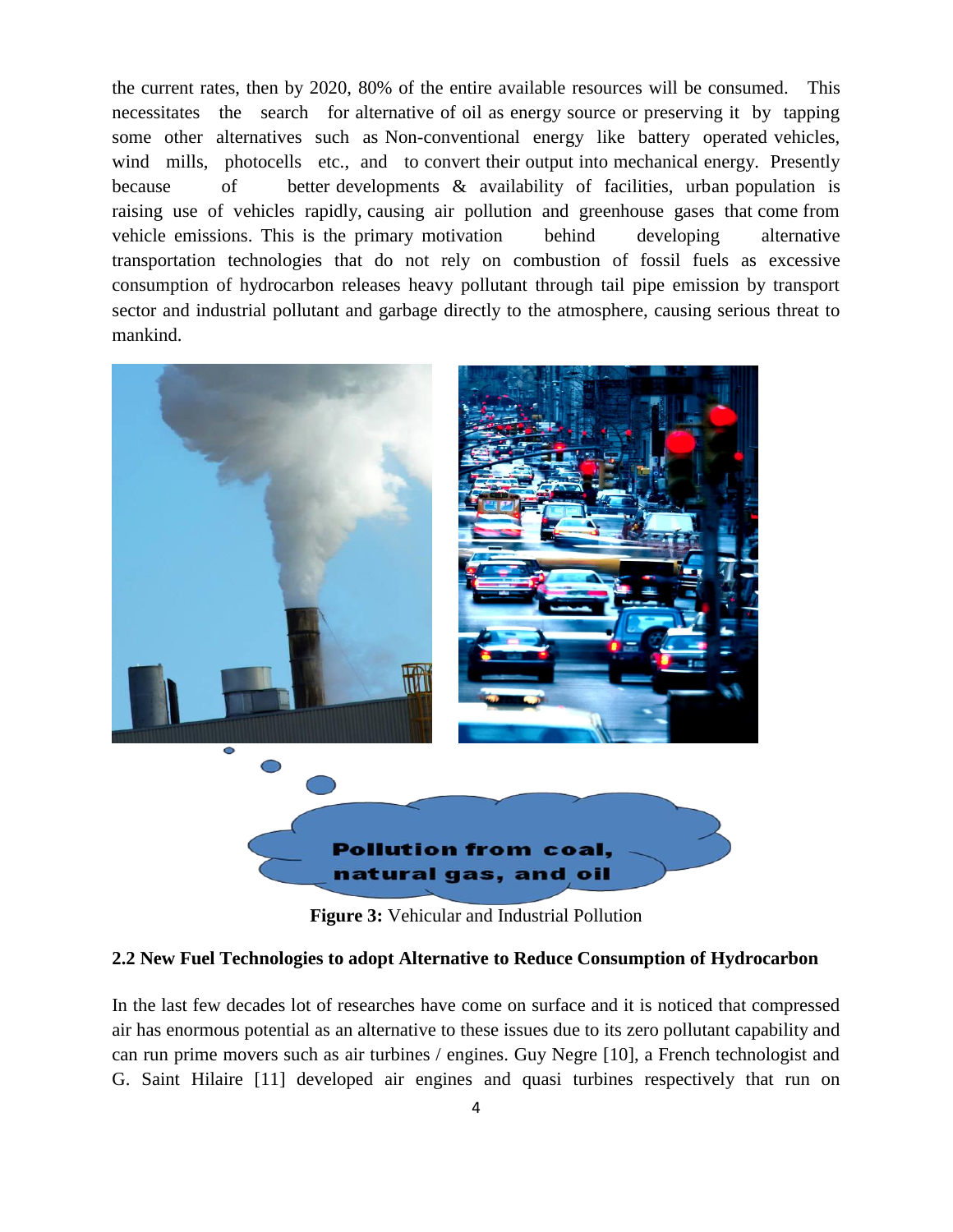compressed air successfully. These compressed air prime movers work on air as fluid and do not involve combustion process for producing shaft work. Since air is freely available in the atmosphere, has great advantages in terms of its use as fuel and free from emissions such as; carbon dioxide, carbon monoxide and nitrous oxides from such air motors engines. These are also found to be cost effective compared to fossil fuel driven engines. The requirement air as fuel is met from running a compressor and analysis also shows that the compressed air system is quite attractive option for light vehicle applications [12]. These attractive features of the compressed air engine attracts towards the dominant technology.

Detailed study has also been carried out about multi vane expander for its various parameters such as: geometry, end friction, optimizing the efficiency [13-22] and pneumatic hybrid power system [23-26]. The work of pressure regulation of turbine, performance efficiency of Rankine cycle, multi-stage turbine compressor models, experimental investigation on rotary vane expander, three-stage expander into a  $CO<sup>2</sup>$  refrigeration system, end face friction of the revolving vane mechanism, and design and implementation of an air-powered motorcycle have also been reviewed [27-33].

Many other studies have also been carried out for optimizing the efficiency of various types of turbines and sound well [34-58], but still gap in study of parameters such as; vanes angles visà-vis injection angles remains.

## **3. Why to Adopt Zero Pollution Technology for Two-Wheeled Vehicles**

As per the data available by Ministry of Transport, the registered vehicles in India were 14.18 crores in the year 2011 (see Table-1). Out of this figure, total populations of two wheeled vehicles were 10.20 crores that amount to 72%. It is observed that countries like: India, China, Bulgaria, Thailand, Korea, Netherland etc.; almost all Asian countries and some of European countries are using two wheeled vehicles ranging from 70% to 85% of their total population of the vehicles. This necessitates researchers to focus on adoption of new technology for two wheeled on first priority as shown in **Fig. 4**.

|                |             |                        | ັ               |                                            |                          |                          |                |
|----------------|-------------|------------------------|-----------------|--------------------------------------------|--------------------------|--------------------------|----------------|
|                | (Year wise) |                        |                 | (In Thousands)                             |                          |                          |                |
| S.<br>No.      | Year        | All<br><b>Vehicles</b> | Two<br>Wheelers | Cars,<br><b>Jeeps</b><br>&<br><b>Taxis</b> | <b>Buses</b><br>$^{\,a}$ | Goods<br><b>Vehicles</b> | Others*        |
| 1              | 1951        | 306                    | 27              | 159                                        | 34                       | 82                       | $\overline{4}$ |
| $\overline{2}$ | 1971        | 1865                   | 576             | 582                                        | 94                       | 343                      | 170            |
| 3              | 1981        | 5691                   | 2618            | 1160                                       | 162                      | 554                      | 897            |
| $\overline{4}$ | 1991        | 21374                  | 14200           | 2954                                       | 331                      | 1356                     | 2533           |
| 5              | 2001        | 54991                  | 38556           | 7058                                       | 634                      | 2948                     | 5795           |
| 6              | 2011        | 141865                 | 101864          | 19230                                      | 1238                     | 7064                     | 12061          |

**Table-1:** India's Registered Vehicle as on Year-2010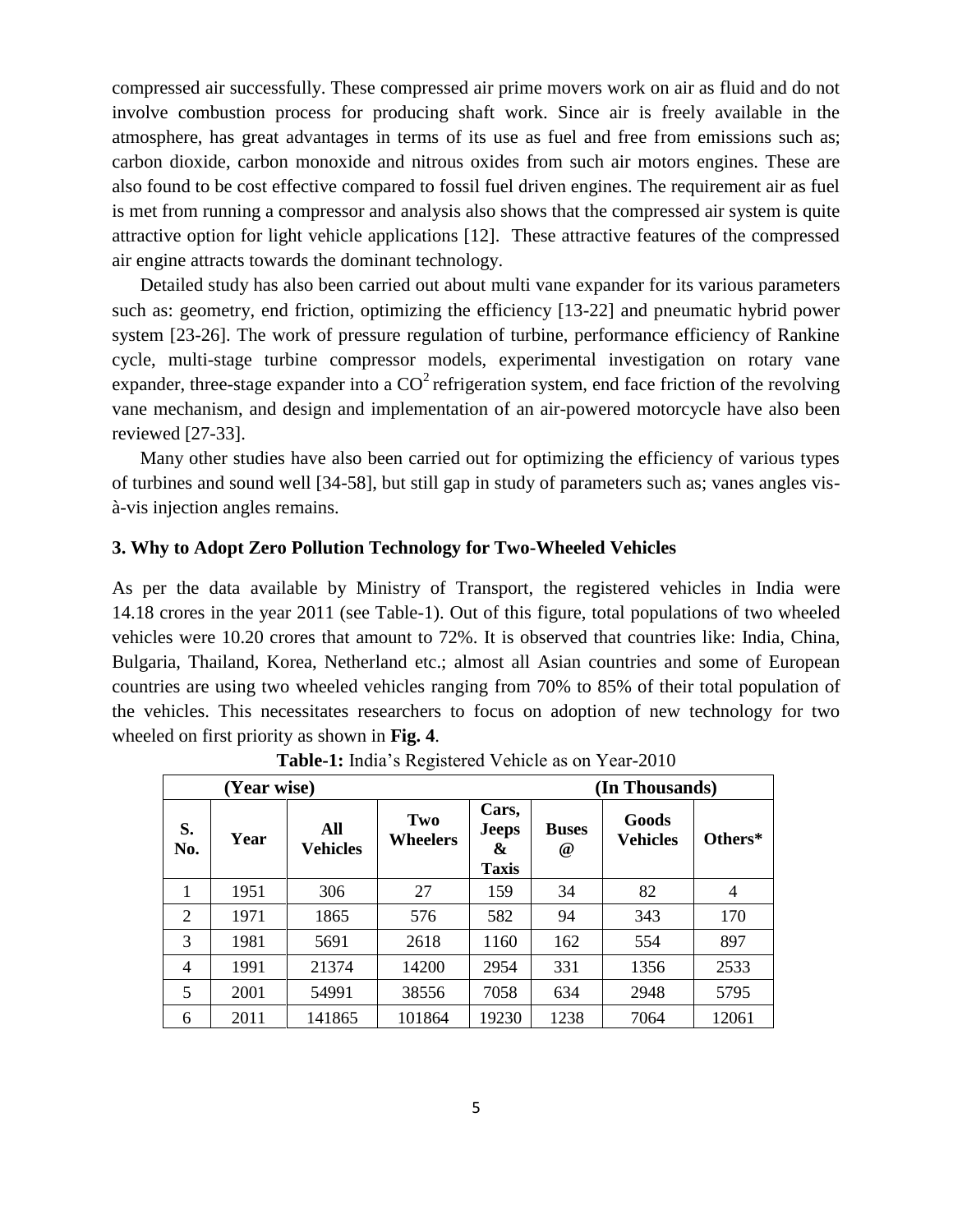

**Figure 4:**Year wise Different Vehicle Population

It is also seen from **Table-2** and **Fig. 5,** that countries like: China, USA, India, Russia and Japan are producing maximum pollutant (CO2) in million tonnes, where India stands at third position for producing highest CO2. The carbon footprint of USA, Austrellia, Canada, Saudi Arabia, Russia, Germany and Japan are heighest ranging from 19.22 to 10.4 Tonnes /man/year.

|                                                    | Name of             |                       | <b>Yearly Released</b> | CO2 per man/per |  |  |  |
|----------------------------------------------------|---------------------|-----------------------|------------------------|-----------------|--|--|--|
| S. No.                                             | <b>Major</b>        | <b>Population (In</b> | CO <sub>2</sub>        | year            |  |  |  |
|                                                    | <b>Countries</b>    | <b>Millions</b> )     | (In Million            | (in Tonnes)     |  |  |  |
|                                                    |                     |                       | <b>Tonnes</b> )        |                 |  |  |  |
| $\mathbf{1}$                                       | <b>China</b>        | 1360.55               | 6244.92                | 4.59            |  |  |  |
| $\overline{2}$                                     | <b>USA</b>          | 317.55                | 6103.31                | 19.22           |  |  |  |
| 3                                                  | <b>Russia</b>       | 136.41                | 1544.16                | 11.32           |  |  |  |
| $\overline{\mathbf{4}}$                            | India               | 1243.26               | 1603.81                | 1.29            |  |  |  |
| 5                                                  | Japan               | 125.47                | 1304.89                | 10.4            |  |  |  |
| 6                                                  | <b>Germany</b>      | 81.28                 | 869.7                  | 10.7            |  |  |  |
| 7                                                  | Canada              | 34.11                 | 566.23                 | 16.6            |  |  |  |
| 8                                                  | <b>Iran</b>         | 81.11                 | 543.44                 | 6.7             |  |  |  |
| 9                                                  | <b>Italy</b>        | 57.38                 | 481.99                 | 8.4             |  |  |  |
| 10                                                 | <b>South Korea</b>  | 49.17                 | 480.39                 | 9.77            |  |  |  |
| 11                                                 | <b>Mexico</b>       | 119.56                | 463.89                 | 3.88            |  |  |  |
| 12                                                 | <b>South Africa</b> | 49.66                 | 419.13                 | 8.44            |  |  |  |
| 13                                                 | <b>France</b>       | 65.47                 | 415.08                 | 6.34            |  |  |  |
| 14                                                 | <b>Australia</b>    | 22.03                 | 399.84                 | 18.15           |  |  |  |
| 15                                                 | Saudi Arabia        | 27.52                 | 408.12                 | 14.83           |  |  |  |
| Source: www.Breathingearth.net as on Oct. 31, 2013 |                     |                       |                        |                 |  |  |  |

**Table-2:** World Population - 7174.69 Millions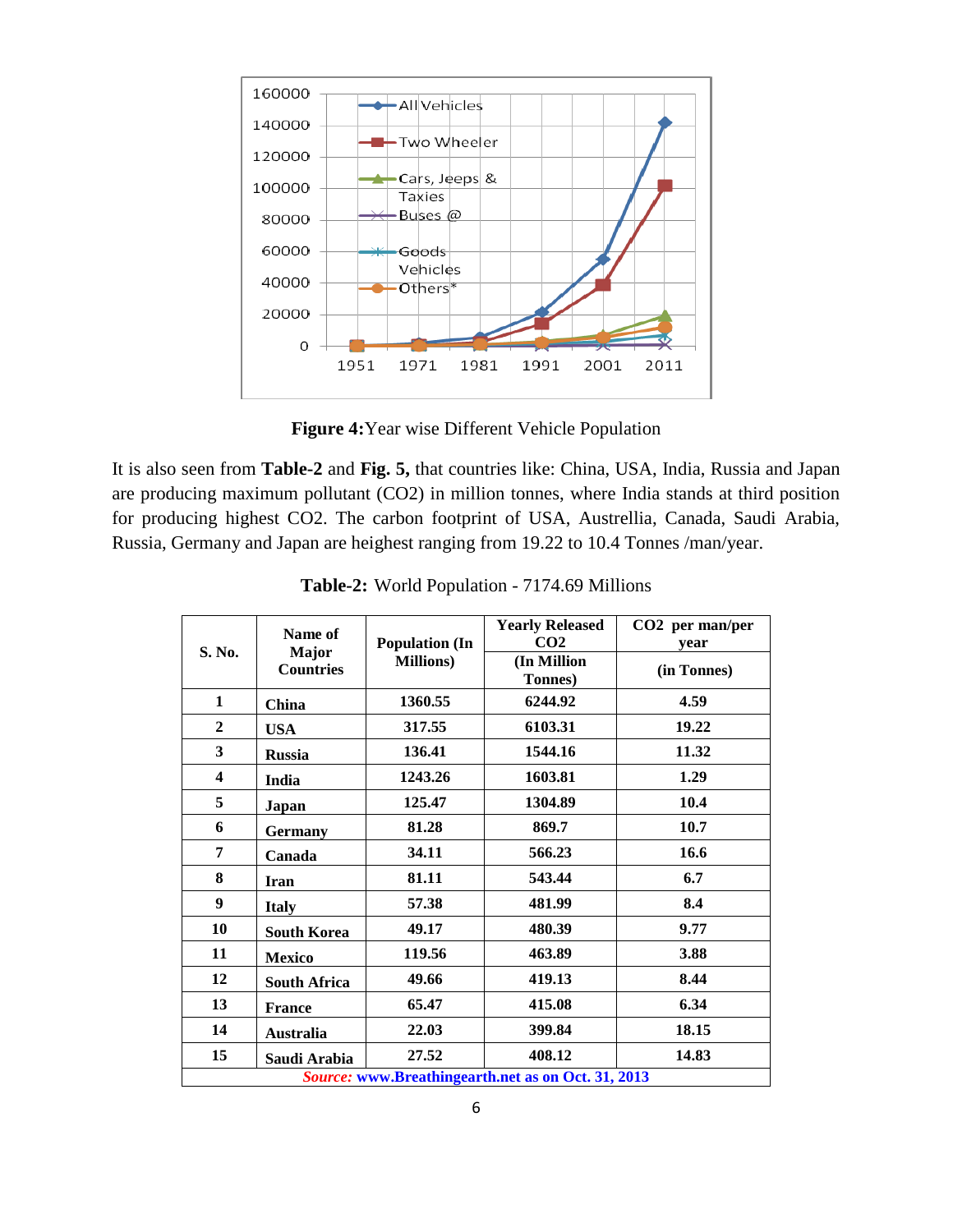

**Figure 5:** Yearly Release of CO2 (in Millions Tonnes) vurses Country

# **3**. **Air-O-Bike Design and Working**

Based on above investigations of the influence of vane angle on shaft output of a multivane turbine for the optimization of power output with different options of casing *(D)* and rotor *(d)* diameters, rotor length ( $L=$  45mm, 40 mm, 35mm), vane numbers (vane angles  $\theta = 30^{\circ}$ , 36°, 45°,60°, 90° between two consequent vanes), injection angles ( $\varphi = 30^\circ$ , 45°, 60°, 75° and 90°), injection pressure ( $P_1=90$  psi) and speed of rotation ( $N=2500$  rpm), following critical results are obtained. The investigations shows that the optimum shaft power outputs of a novel vane type air turbine are could be found at injection angles  $\varphi = 60^\circ$  to 75°, when vane angles  $\theta = 30^\circ$ , 36°, 45° in all cases *1, 2* and *3* under investigations as shown in **Fig. 5**.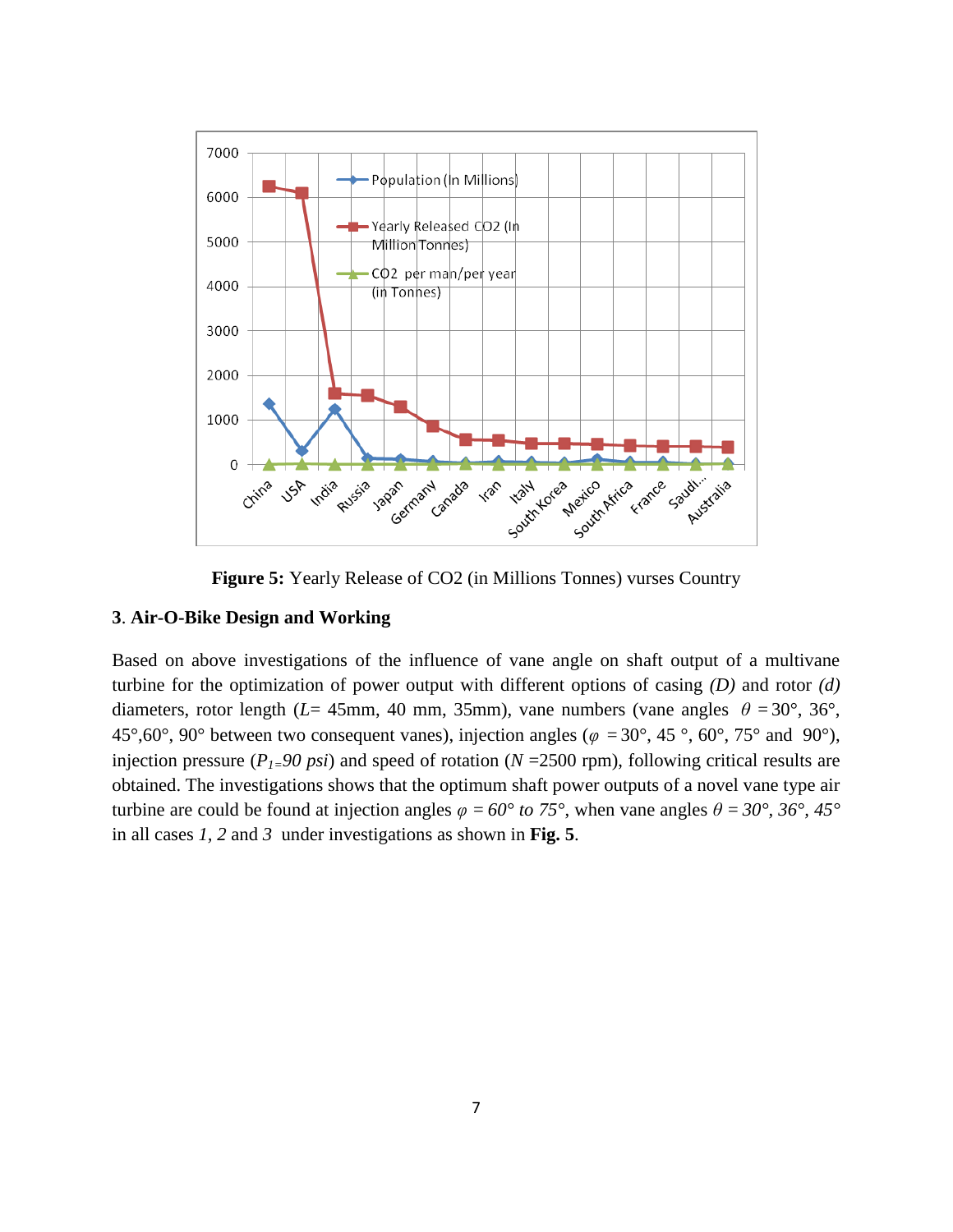

**Figure 5:** Air-O-Bike Design and Implementation

# **4. Recorded Happening in the World**

Currently every country is facing severe climatic change; Japan faced with Tsunami, US with Hurricane, India with Phailene Storm and the amount damage is not only heavy but casualty levels were also high and took a long time to restore everything.

These happening were already notified in Two Books:

i).**Global Warming: Impacts and Future Perspective** which was published by InTech, Croatia, in Sep2012. The book's page 104, Section: 3.7.2, is titled as: **Major Storm Could Submerge New York City in Next Decade**

It is known facts that with divesting effect of Sandy Hurricane in USA took place on 31<sup>st</sup> Oct' 2012 came first time in New York City, USA, there were 15 days power cut and all the flights were ground and life in the New York City was totally smashed.

ii). **Climate Change: Realities, Impacts over ice cap, sea level and Risks** published by InTech, Croatia, in Jan'2013

The book pages 42- 49 details about Climate Change happening and focused that Arctic Sea spread over 45 lacs sq km had been found shrinked to around 32 lacs sq km in Sep' 2012 as per the NASA satellite data on 12Sep 2012. The focuses that in next 2-3 decade, there will hardly be polar Ice remained on Arctic Sea.

These books were edited by **School of Management Sciences, Lucknow a**nd about **7- pages** of **Climate Change** book was given space by **Cengage Learning Publication** in the Environmental Science Text Book is published in Feb' 2014 that became part of the curriculum of Under Graduate students in USA.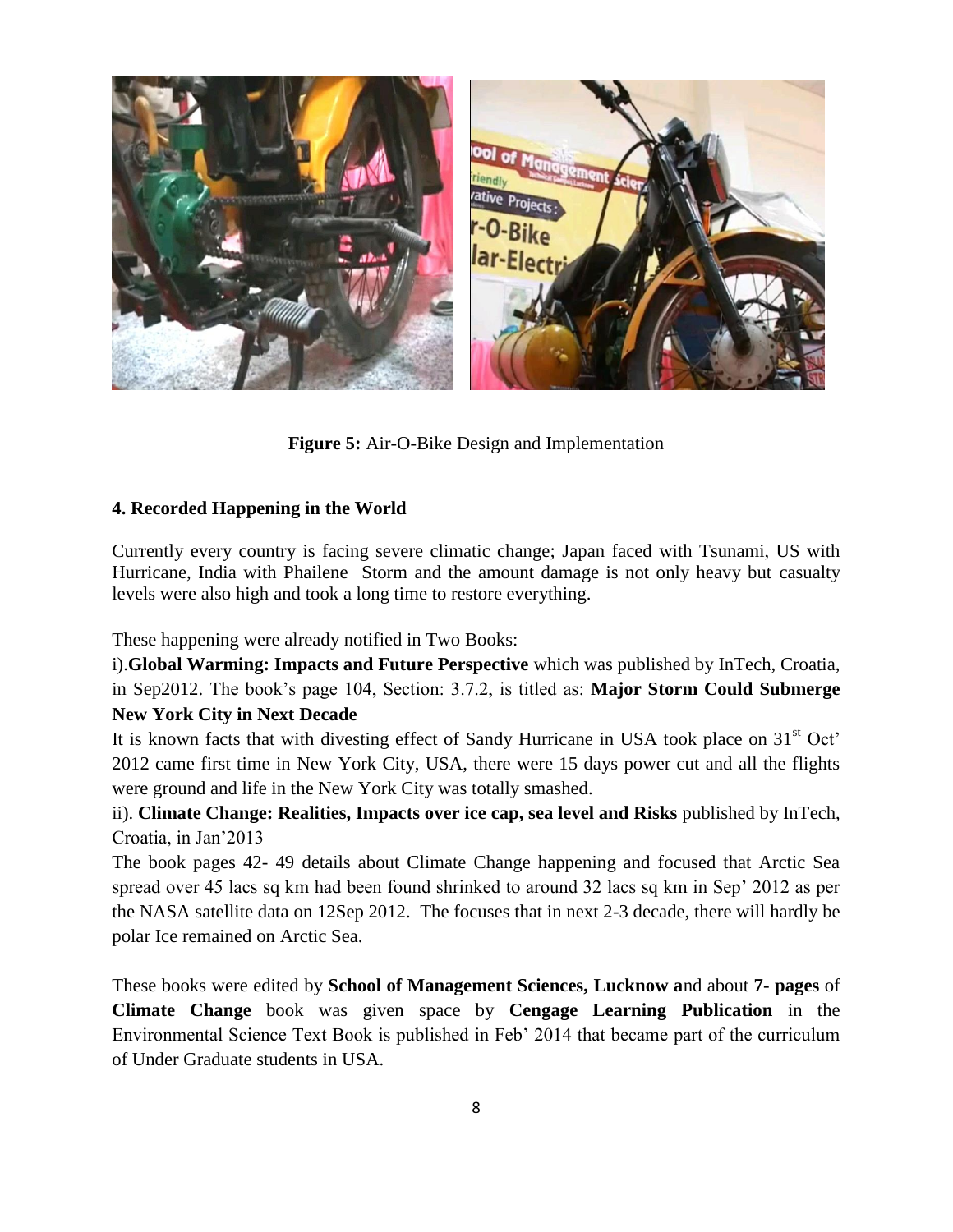# **6**. **Conclusions and Future Work**

Keeping in view of the above study following conclusions are drawn:

- i) Due to heavy consumptions of hydrocarbon, millions tonnes of pollutants are released in the atmosphere on one side and hydrocarbon fuel is depleting on other side producing oil wells to dry soon.
- ii) Global warming is predominant worldwide.
- iii) Climate Changes are happening due to impacts of Global warming and subsequent happenings like: shrinking of ice cap, melting of Arctic Ice, Rise in Sea Level are big challenge for recent technologies that is causing serious threat to: agriculture land, growing forestation, impact of temperature rise and affecting livelihood by disaster.
- iv) It is inevitable to adopt new technology like zero pollution air driven engine which will curb the pollutant in the atmosphere 50%--60%, if it is even widely implemented on two wheeled vehicles.
- v) To save the beautiful mother land EARTH it is desired to change living habits and become a important person of the society by adopting any or part of the Global Campaign **SAVE THE EARTH & SAVE LIFE** such as: change of light-mostly CFL, drive lesswalk, bike and carpool, recycled more and buy old or recycled, check the tyre, use less hot water, avoid products with packaging, adjust thermostat, plant tree, turn off electronic devices not in use and make awareness about the green revolution stated above.

There is every reason, to happen any natural phenomenon in future, when axis of earth may get shifted even by ½ degree or more; than the existing one of 23.5 degree at which earth is rotating, the entire lively hood or existing creature on EARTH may vanish without any further alarm. Since time is very short, every person on earth has to think and do help to stop climate change and join hand for green energy revolution.

# **References**

- [1] Hubbert M.K., Nuclear energy and the fossil fuels; Amer. Petrol. Inst. Drilling and Production Practice, [Proc. Spring Meeting, San Antonio, Texas. 7-25](http://www.hubbertpeak.com/hubbert/) (1956).
- [2] Aleklett K. and Campbell C.J., The Peak and Decline of World Oil and Gas Production-[Minerals and Energy, Raw Materials Report, Volume 18, Number 1, 2003, pp. 5-20](http://dx.doi.org/10.1080/14041040310008374) (2003).
- [3] Singh B.R. and Singh O., Use of Non-Conventional Energy for Sustainability to Fossil Fuel, National Conference on Recent Trend on Mechanical Engineering, RAME-2007, held on 28-29<sup>th</sup> March'2007 at Baba Sahab Dr. Bhim Rao Ambedkar College of Agricultural Engineering and Technology, Etawah-Proceedings, (2007), pp 130-136.
- [4] Singh B.R. and Singh O., Uses of Wind Power as a Non-Conventional / Renewable Energy for Sustainability, National Conference on State of Art Technology in Mechanical Engineering, STEM-2007, held on October 29-31, at College of Technology, G.B. Pant University, Pant Nagar, UP-Proceedings (2007), pp 503-515.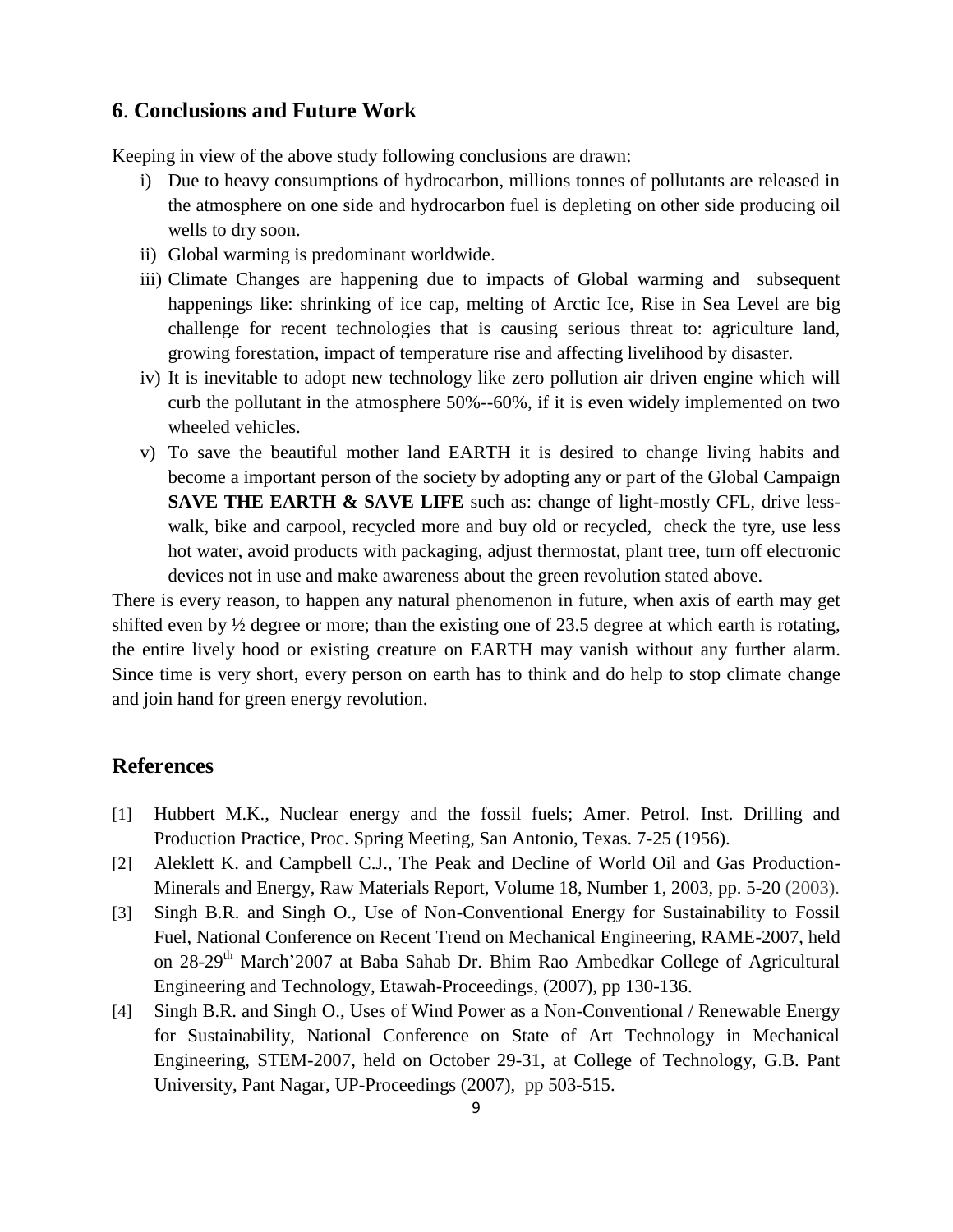- [5] Honton E. J., Hydrogen Fuel Cell Car, presented at 15<sup>th</sup> Annual US Conference and Hydrogen Expo, April'2004, USA.
- [6] Rose Robert and William J. Vincent, Fuel Cell Vehicle World Survey 2003, Breakthrough Technologies Institute, February' 2004, Washington, D.C.
- [7] Singh B.R. and Singh O., Necessity and Potential for Bio-Diesel Use in India, International Conference on Bio-Fuel Vision-2015, October'13<sup>th</sup>  $-15<sup>th</sup>$ , at Bikaner, India- Proceedings (2006), pp 71-89.
- [8] Singh B.R. and Singh O., Study of Compressed Air as an alternative to fossil fuel for Automobile Engines, International Conference on Challenges and Strategies for Sustainable Energy and Environment- held on  $10-11<sup>th</sup>$  June at UPTU, Lucknow, UP-Proceedings (2006), pp 179-191.
- [9] Singh B.R. and Singh O., A Study on Sustainable Energy Sources and its Conversion Systems towards Development of an Efficient Zero Pollution Novel Turbine to be used as Prime-mover to the Light Vehicle, 2008 ASME International Mechanical Engineering Congress and Exposition, held on October 31-November 6, at Boston, Massachusetts, USA(2008), Paper No. IMECE -2008 -66803.
- [10] Negre Guy and Negre Cyril, Compressed Air The Most Sustainable Energy Carrier for Community Vehicles, Speech in front of assembly at Kultur gathered for Fuel Cells World, Tuesday  $29<sup>th</sup>$  June '(2004).
- [11] Saint Hilaire G., Saint Hilaire R. and Saint Hilaire, Y., Quasiturbine zero pollution car using gasoline. [Festival at Le Lundi, Montreal Gazette, 26 September \(2005\).](http://dx.doi.org/10.1115/GT2007-27088)
- [12] Singh B.R. and Singh Onkar, Development of a vaned type novel Air Turbine, International Journal of Mechanical Engineering Science (The manuscript was received on  $21<sup>st</sup>$ December 2007 and was accepted after revision for publication on  $03<sup>rd</sup>$  June 2008), Proc. IMechE [Vol. 222 Part C, pp 1419-1426](http://dx.doi.org/10.1243/09544062JMES993) (2008).
- [13] Badr O., O'Callaghan P. W., Hussein M., and Probert S. D., Multi-vane expanders as prime movers for low-grade energy organic Rankine-cycle engines, *Applied Energy, 16 (2), (1984),* pp. 129-46.
- [14] Badr O., O'Callaghan P. W., and Probert S. D., Multi-vane expander performance: breathing characteristics, *Applied Energy, 19(4) (1985),* pp. 241-71.
- [15] Badr O., Probert S. D., and O'Callaghan P. W., Multi-Vane Expanders: Vane Dynamics and Friction Losses, *Applied Energy 20 (1985)* pp. 253-285.
- [16] Badr O., O'Callaghan P. W., and Probert S. D., Multi-vane expanders: geometry and vane kinematics, *Applied Energy, 19(3) (1985)*, pp. 159-82.
- [17] Badr O., Probert S. D., and O'Callaghan P. W., Multi-Vane Expanders: Internal-Leakage Losses, *Applied Energy, 20 (1985),* pp.1-46.
- [18] Badr O., Probert S. D., and O'Callaghan P.W., Performances of Multi-vane Expanders, *Applied Energy, 20 (1985),* pp.207- 234.
- [19] Badr O., Probert S. D., and O'Callaghan P. W., Influences of Vane Design and Lubricant on a Multi-Vane Expander's Performance, *Applied Energy, 22 (1986),* pp. 271-298.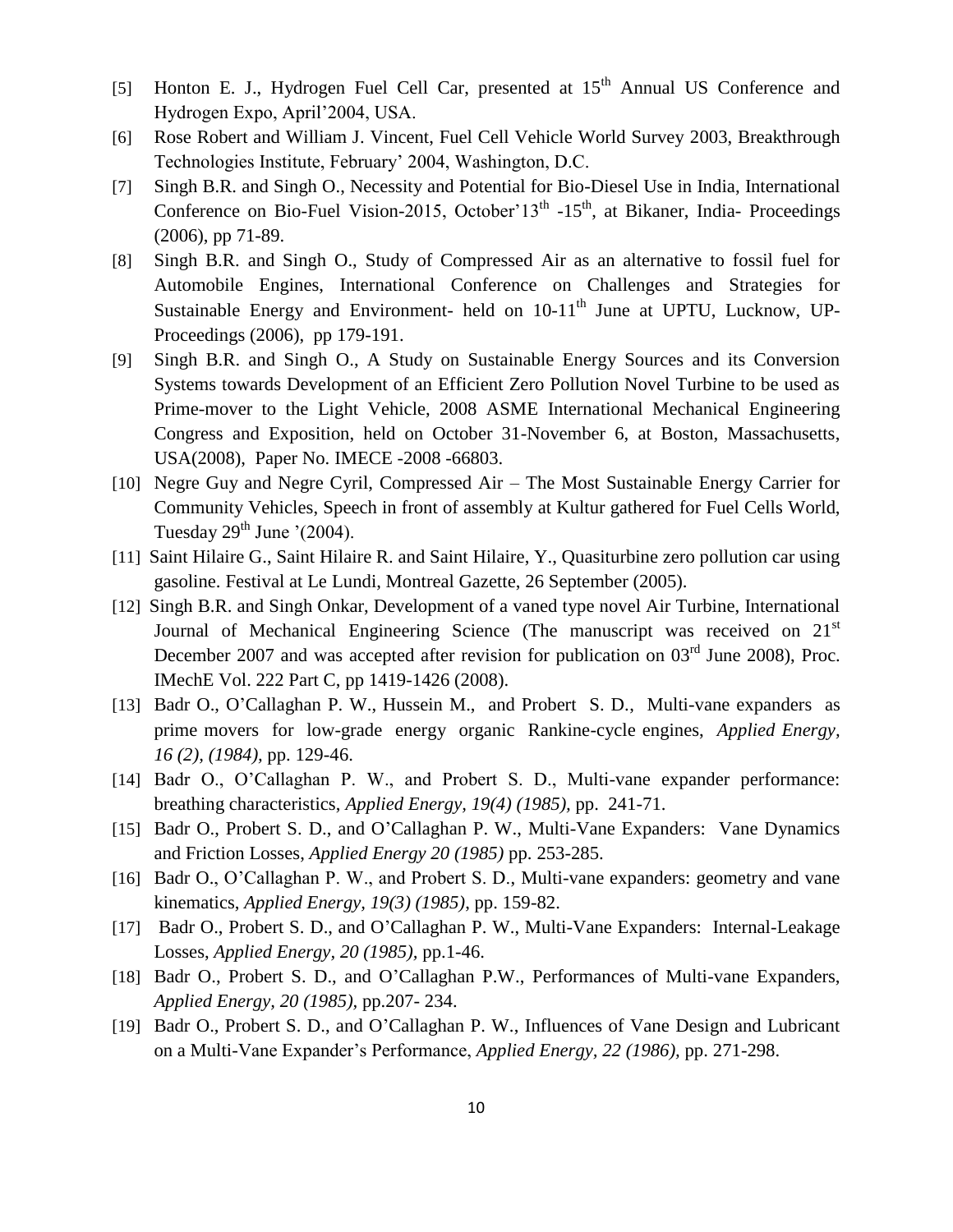- [20] Badr O., Probert S. D., and O'Callaghan P. W., Optimal Design and Operating Conditions for a Multi-vane Expander, *Applied Energy, 24 (1986),* pp. 1-27.
- [21] Badr O., Probert S. D. and O'Callaghan P. W., Selection of Operating Conditions and Optimisation of Design Parameters for Multi-Vane Expanders, *Applied Energy, 23 (1986),* pp. 1-46.
- [22] Yang B., Peng X., He Z., Guo B., and Xing Z., Experimental investigation on the internal working process of a CO2 rotary vane expander, *Applied Thermal Engineering, 29 (2009),* pp. 2289–2296.
- [23] David Huang K., and Sheng-Chung Tzeng, Development of a hybrid pneumatic-power vehicle, *Applied Energy, 80 (2005),* pp. 47–59.
- [24] David Huang K., Sheng-Chung Tzeng, Wei-Ping Ma, and Wei-Chuan Chang, Hybrid pneumatic-power system which recycles exhaust gas of an internal-combustion engine, *Applied Energy, 82 (2005),* pp. 117–132.
- [25] David Huang K., Khong Vu Quang, and Kuo-Tung Tseng, Study of recycling exhaust gas energy of hybrid pneumatic power system with CFD, *Energy Conversion and Management, 50 (2009),* pp. 1271–1278.
- [26] David Huang K., Khong Vu Quang, and Kuo-Tung Tseng, Study of the effect of contraction of cross-sectional area on flow energy merger in hybrid pneumatic power system, *Applied Energy, 86 (2009),* pp. 2171–2182.
- [27] H.J. van Antwerpen, G.P. Greyvenstein, Use of turbines for simultaneous pressure regulation and recovery in secondary cooling water systems in deep mines, *Energy Conversion and Management, 46 (2005) 563–575.*
- [28] Donghong Wei, Xuesheng Lu, Zhen Lu, Jianming Gu, Performance analysis and optimization of organic Rankine cycle (ORC) for waste heat recovery, *Energy Conversion and Management, 48 (2007) 1113–1119.*
- [29] Jean-Michel Tournier, Mohamed S. El-Genk, Axial flow- multi-stage turbine and compressor models, *Energy Conversion and Management, 51 (2010) 16–29.*
- [30] B. Yang,, X. Peng, Z. He, B. Guo, Z. Xing, Experimental investigation on the internal working process of a CO 2 rotary vane expander, *Applied Thermal Engineering, 29 (2009) 2289–2296.*
- [31] J. Nickl, G. Will, H. Quack, W.E. Kraus, Integration of a three-stage expander into a CO 2 refrigeration system, *International Journal of Refrigeration, 28 (2005) 1219–1224.*
- [32] A. Subiantoro, K.T. Ooi, Analytical study of the endface friction of the revolving vane mechanism, *International journal of refrigeration, 34 (2011) 1276-1285.*
- [33] Shen Yu-Ta, and Hwang Yean-Ren, Design and implementation of an air-powered motorcycle, *Applied Energy, 86 (2009),* pp. 1105–1110.
- [34] Singh B.R. and Singh O., A concept for Development of a Vaned Type Novel Air Turbine,  $12<sup>th</sup>$  International Symposium on Transport Phenomena and Dynamics of Rotating Machinery – held on February 17-22, 2008 at Pacific Center of Thermal-Fluids Engineering, Sheraton Mohana Surfrider Hotel Honolulu, Hawaii,( 2008), Paper No. ISROMAC-12-20046.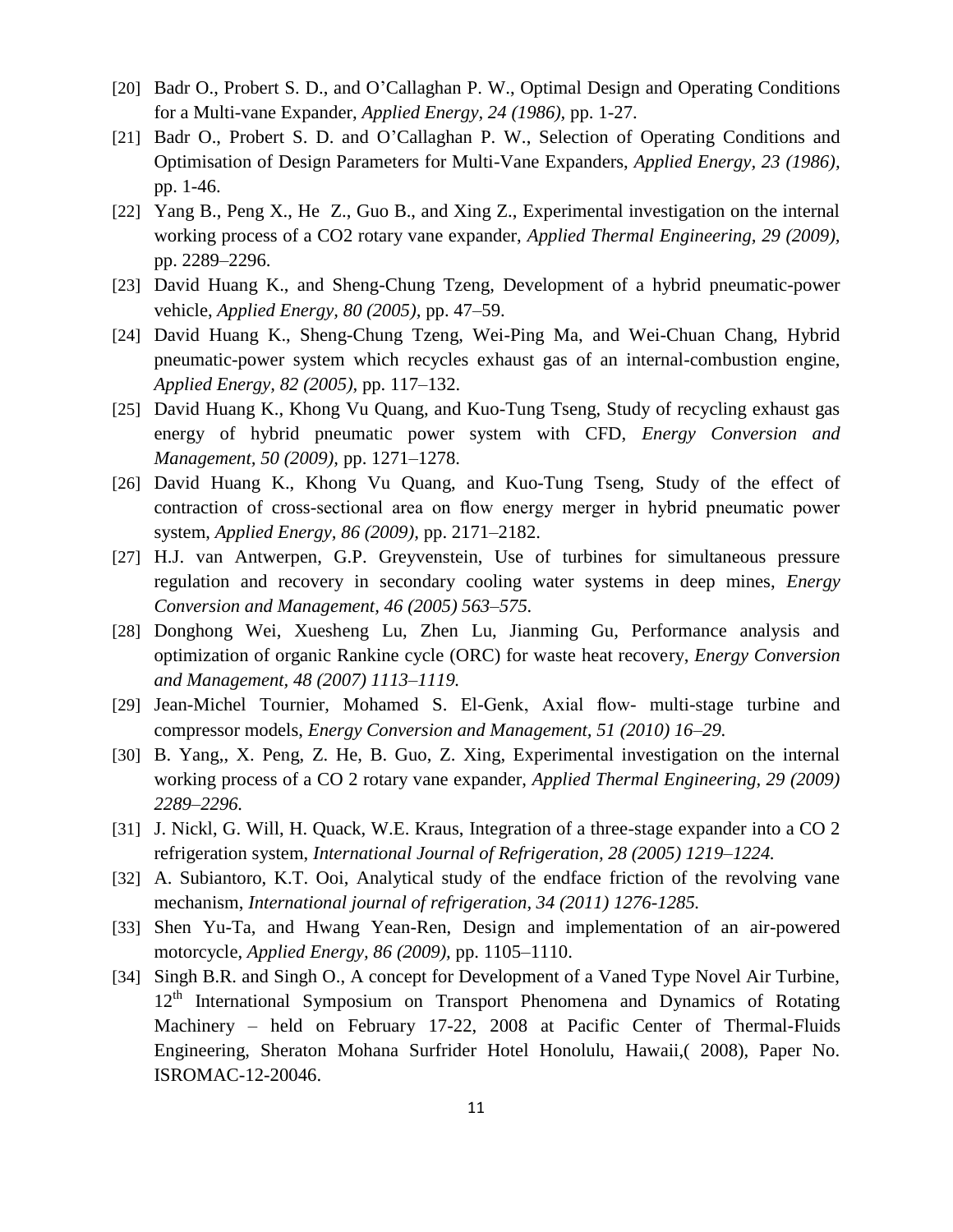- [35] Singh B.R. and Singh O., Energy Storage System to meet Challenges of 21<sup>st</sup> Century- an Overview, All India Seminar on Energy Management in Perceptive of Indian Scenario-held on October 17-19, 2008 at Institution of Engineer (India), State Centre, Engineer's Bhawan, Lucknow-Proceedings (2008), Chapter15, pp 157-167.
- [36] Singh B.R. and Singh O., A Study to Optimize the Output of Vaned Type Novel Air Turbine, 4<sup>th</sup> International Conference on Energy Research and Development, held on 17-19 November, 2008 at State of Kuwait, Kuwait (2008), Paper No. ICERD – 4 -1353.
- [37] Singh B.R. and Singh O., Parametric Evaluation of Vane Angle on performance of Novel Air Turbine, Journal of Science, Engineering and Management, SITM , December, (2008),Vol. 2, pp 7-18.
- [38] Singh B.R., and Singh O, Analytical Study on a Vaned Type Novel Air Turbine for Different Conditions of Casing and Rotor Diameters, *2009 ASME International Conference on Energy Sustainability* – held on July 17-23, at San Francisco, California, USA, *[Paper](http://dx.doi.org/10.1115/ES2009-90207)  [No. ES2009 -90207, Volume 1, \(2009\), Pages 699-706,](http://dx.doi.org/10.1115/ES2009-90207)* DOI: 10.1115/ES2009-90207.
- [39] Singh B.R., and Singh O, Applications of Compressed Air as an Alternative Energy to Meet Challenges of 21<sup>st</sup> Century- Global Warming, *International Conference on Engineering Congress on Alternatives Energy Applications: Option or Necessity?,* held on 3-5 November, at State of Kuwait, Kuwait (2009),Paper No. EC2009-1082.
- [40] Singh B.R., and Singh O, Parametric Evaluations of Injection Angles and Vane Angles on Performance of a Vaned Type Novel Air Turbine, *International Journal of Engineering and Physical Sciences, IJEPS,* NZ, [\(2009\), Vol. 3 Issue](http://www.waset.org/journals/ijeps/v3/v3-4-38.pdf) 4(38), pp 226-233.
- [41] Singh B.R., and Singh O, Optimization of Power Output of a Vaned Type Novel Air Turbine With Respect to Different Injection Angles-Under Ideal Adiabatic Expansion, *IJME, Serials Publications, New Delhi, India*, (2009), Vol. 2 (2), pp 205-211.
- [42] Singh B.R., and Singh O., Numerical Analysis of Pressure Admission Angle to Vane Angle Ratios on Performance of a Vaned Type Novel Air Turbine, *International Journal of Engineering and Applied Sciences IJEAS, NZ*[, \(2010\), Vol.6 Issue](http://www.waset.org/journals/ijeas/v6/v6-2-14.pdf) 2(14), pp 94-101.
- [43] Singh B.R., and Singh O., Theoretical Investigations on Different Casing and Rotor Diameters Ratio to Optimize Shaft Output of a Vaned Type Air Turbine , *International Journal of Engineering and Applied Sciences, IJEAS, NZ*[, \(2010\), Vol. 6 Issue](http://www.waset.org/journals/ijeas/v6/v6-2-15.pdf) 2(15), pp [102-109.](http://www.waset.org/journals/ijeas/v6/v6-2-15.pdf)
- [44] Singh B.R., and Singh O., Effect of Rotor to Casing Ratios with Different Rotor Vanes on Performance of Shaft Output of a Vane Type Novel Air Turbine , *International Journal of Engineering and Applied Sciences, IJEAS, NZ*[, \(2010\), Vol. 6 Issue](http://www.waset.org/journals/ijeas/v6/v6-4-33.pdf) 4(33), pp 217-222.
- [45] Singh B.R., and Singh O., Effect of Different Vane Angle on Rotor Casing Diameter Ratios to Optimize the Shaft Output of a Vaned Type Novel Air Turbine, *International Journal of Engineering Science and Technology, Chennai, India, IJEST-*ISSN-0975-5472, (2010), *[Vol. 2, Number 3 \(2\), pp 114-121.](http://www.ijest.info/abstract.php?file=10-02-03-02)*
- [46] Singh B.R., and Singh O., Study of Effect of Injection Angle to Rotor-Casing Diameter Ratios on Performance of a Vaned Type Novel Air Turbine, *International Journal of*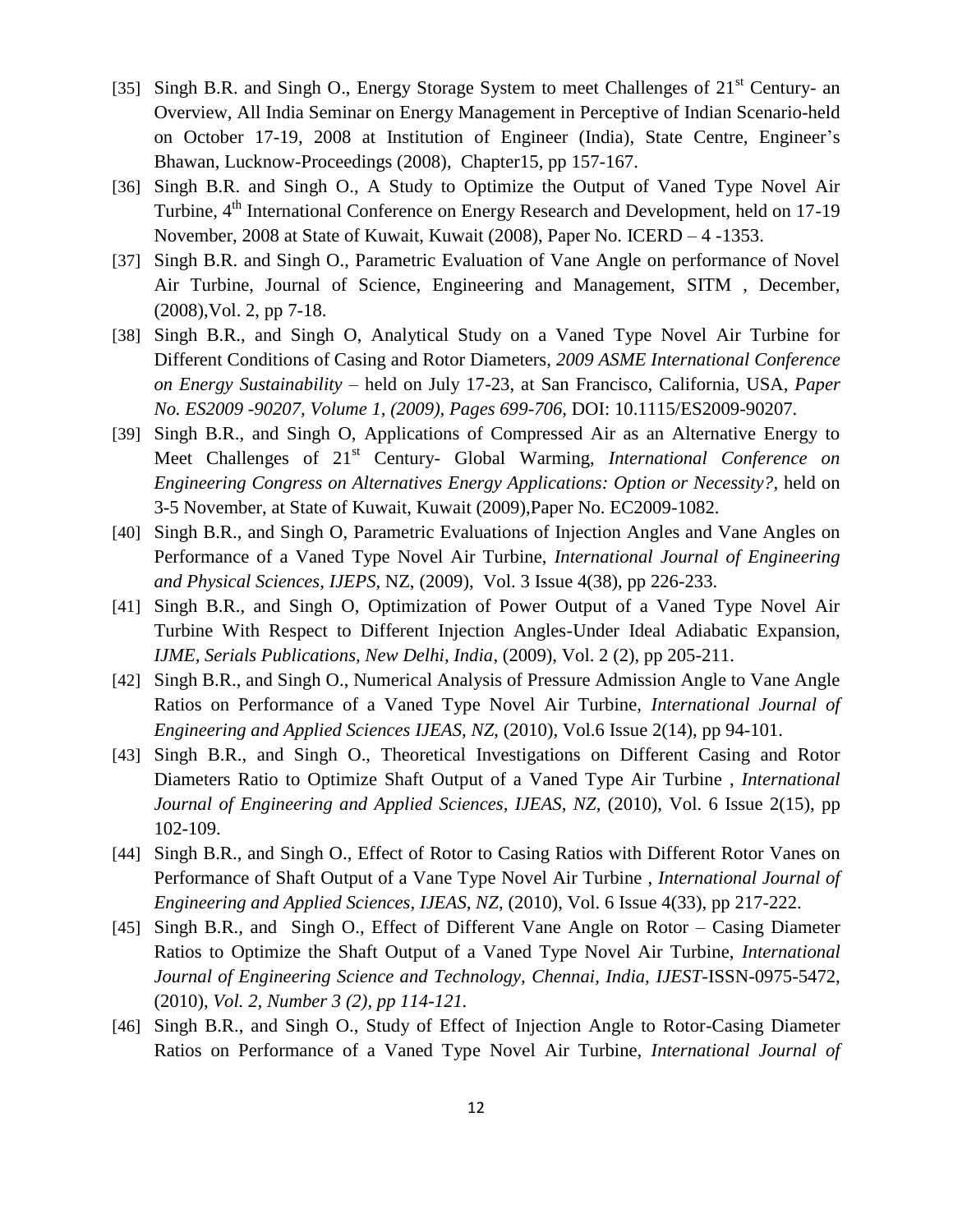*Engineering Science and Technology, Chennai, India, IJEST-ISSN-0975-5472, (2010), [Vol.](http://www.ijest.info/abstract.php?file=10-02-04-10)  [2, Number 4 \(10\), pp 409-417.](http://www.ijest.info/abstract.php?file=10-02-04-10)*

- [47] Singh B.R. and Singh O., Critical Effect of Rotor Vanes with Different Injection Angles on Performance of a Vaned Type Novel Air Turbine"- *International Journal of Engineering and Technology, Chennai, India,* IJET-ISSN: 0975-4024, (2010), *[Vol. 2 Number 2\(28\), pp.](http://www.enggjournals.com/ijet/abstract.html?file=10-02-02-28)  [118-123.](http://www.enggjournals.com/ijet/abstract.html?file=10-02-02-28)*
- [48] Singh B.R. and Singh O., Study of Influence of Vane Angle on Shaft Output of a Multi Vane Air Turbine"- *Journal of Renewable and Sustainable Energy,* AIP, New York, USA.ISSN:1941-7012 (2010), *[Vol.2 Number 3, pp. 033101-16,](http://dx.doi.org/10.1063/1.3424712)* DOI: 10.1063/1.3424712.
- [49] Singh B.R. and Singh O., Analytical Investigations on Different Air Injection Angles to Optimize Power Output of a Vaned Type Air Turbine"-*International Journal of Power and Energy,* Westminster, London- SW1H 9JJ, UK, Proc. Of IMechE, Part A: JPE-837, ISSN 0957-6509; (2009), *[Vol. 224, Number 3, 2010, pp. 305-312,](http://dx.doi.org/10.1243/09576509JPE837)* DOI: 10.1243/09576509JPE837.
- [50] Singh B.R., and Singh O., Study of Effect of Rotor Vanes to Rotor-Casing Dimensions on Performance of a Zero Pollution Vane Type Novel Air Turbine"- *International Journal of the Physical Sciences,* 5170-00200, Nairobi-73023 Victoria Island, Lagos, ISSN 1992- 1950; (2010), [Vol.5\(5\), 2010, pp. 547-556](http://www.academicjournals.org/IJPS/abstracts/abstracts/abstract2010/May/Singh%20and%20Singh.htm)
- [51] Singh B.R. and Singh O., Study of The Influence of Vane Angle on Shaft Output of a Multivane Air Turbine. II. Different Rotor to Casing Diameter Ratios With Optimal Injection Angle, Journal of Renewable and Sustainable Energy, AIP, New York, USA.ISSN:1941-7012 (2011), *Vol.3 Number 3, pp. 033102-17*, DOI: 10.1063/1.3583647.
- [52] Singh B.R. and Singh Onkar –"Analysis of the effect of rotor-to-casing diameter ratio on the power output of a vaned-type air turbine (Part-II)"- *Research Journal of Applied Sciences, Engineering and Technology*, Maxwell Scientific Publishing,74 Kenelm Road, B10 9AJ, Birmingham Small Heath, UK, ISSN:2040-7459; (The Manuscript received on March 11, 2011, Accepted on April 16, 2011) *[Vol.3\(5\), pp. 415-425](http://maxwellsci.com/jp/abstract.php?jid=RJASET&no=114&abs=08)*
- [53] Singh B.R. & Singh Onkar –"Study of Performance of Shaft output with Rotor-to-Casing Ratios versus Different Vane Angles Adopting Practical Approach on a Novel Multi-Vane Air Turbine"-*The Global Journal of Researches in Engineering-A:Mechanical Mechanics Engineering (GJRE-A)*, Cambridge Office Center II Canal Park, Floor No. 5<sup>th</sup>,Cambridge (Massachusetts), Pin: MA 02141, United States; *(2011)-Vol.11(5), pp 1-8.*
- [54] Singh B.R. & Singh Onkar –"Study on Sustainable Energy Sources and its Energy Storage Systems to Develop Novel Zero Pollution Air Engine for Light Vehicle"- *International Journal of Energy and Environmental Engineering,* No. 173, Sepahbod Gharani Ave., Tehran, Iran, *MS:IJEEE/405861*.
- [55] Singh B.R. & Singh Onkar –"Study of Compressed Air Storage System as Clean Potential Energy for 21st Century" –*The Global Journal of Researches in Engineering-A:Mechanical Mechanics Engineering(GJRE-A)*, Cambridge Office Center II Canal Park,Floor No.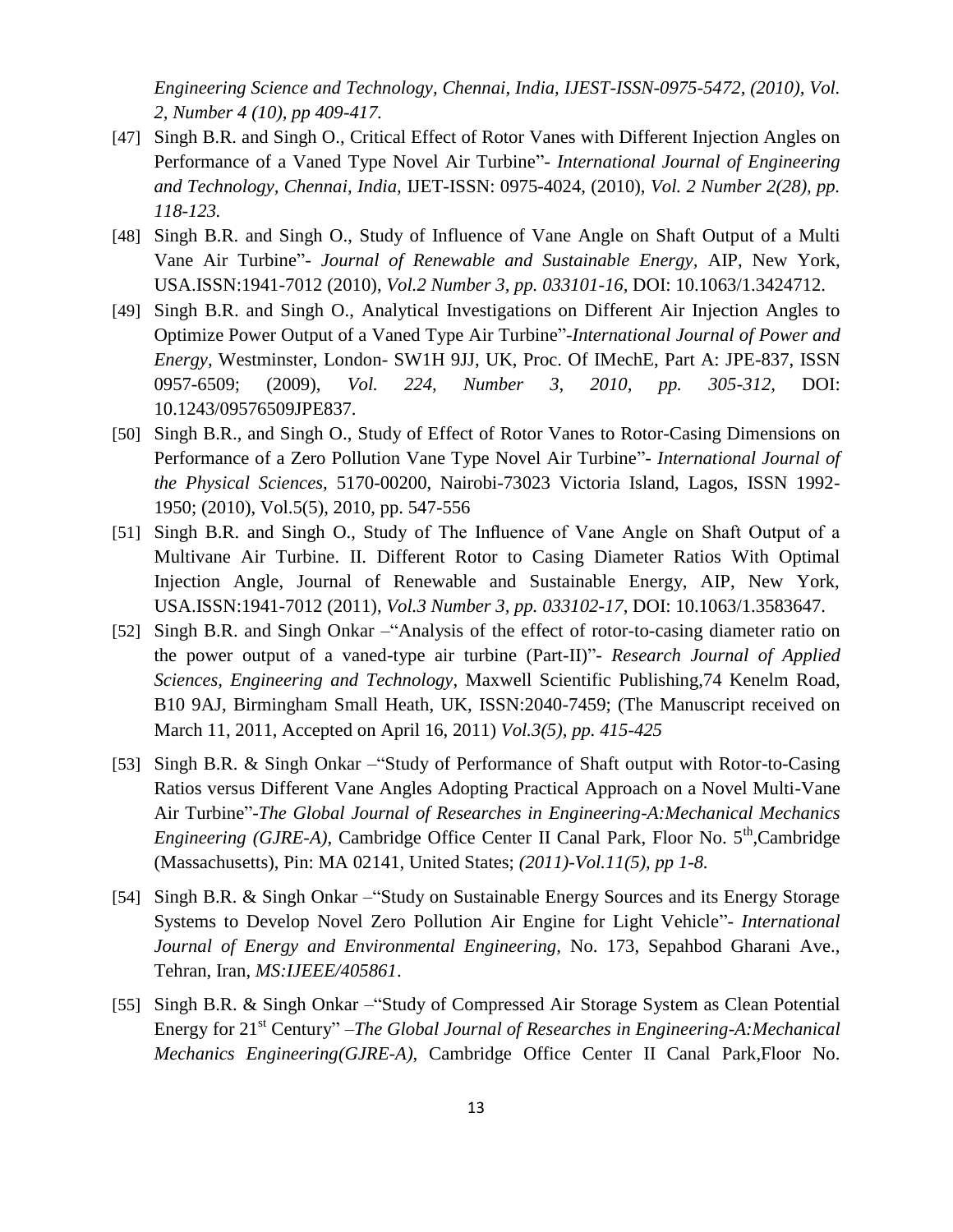5<sup>th</sup>,Cambridge (Massachusetts), Pin: MA 02141, United States; (The Manuscript submitted Dec 03, 2011 and accepted Dec 16, 2011) – *[GJRE\(A\), Vol.12\(1\), 2012, -pp 21-33](http://globaljournals.org/papers/library/01536.pdf)*.

- [56] Singh B.R. & Singh Onkar –"A study of performance output of a multi-vane air engine applying optimal injection and vane angles" – *International Journal of Rotating Machinery*, Hindawi Publishing Corporation, New York; (Received 5 October 2011; Revised 12 March 2012; Accepted 15 March 2012), ISSN: 1023-621X (Print), *[Volume](http://www.hindawi.com/journals/ijrm/2012/578745/)  [2012 \(2012\), Article ID 578745,](http://www.hindawi.com/journals/ijrm/2012/578745/)* 10 pages; DOI:10.1155/2012/578745.
- [57] Singh B.R., & Singh Onkar –"Impact of Two Wheeled Vehicle's on Global Warming and its Remedial Design" – *International Journal of Mechanic Systems Engineering (IJMSE)*, The World Academic Publishing Co., Limited, Unit 1105, 11/F., Tower 1, Lippo Centre, No. 89 Queensway, Admiralty, Hong Kong; (Received March 05, 2012; Accepted May 06, 2012) – *[Vol2 \(2\), 2012, pp 12-18; pub date May 25, 2012.](http://www.jomse.org/paperInfo.aspx?ID=49)*
- [58] Singh Onkar, Reciprocating and Rotary Compressor, Applied Thermodynamics, *New Age International (P) Ltd.*, Publishers, New Delhi, India, ISBN: 978-81-224-2583-3, Feb, (2009), pp797-798.

## **Author's Biography:**



(Dr.) Bharat Raj Singh– received B.E. (Mechanical) degree, from SVNIT, Surat, South Gujarat University, India in 1972, M.E. (Analysis & Design of Process Equipments), from MNNIT, Allahabad University India in 1988 and Ph.D. from GB Technical University, Lucknow, India in 2011. Dr Singh has four decades experience of Industry, Administration and Academics. Served 32 years in various Government Organizations and retired as *Managing Director*, UP Rajkiya Nirman Nigam, Lucknow and 10 years in Academics at

various positions as Professor, Head of Department- Mechanical Engineering., Dean and Deputy-Director and Associate Director.

He is recipient of many recognitions and awards such as;

- **Governor's Award** for Scientific Innovations in 1965,
- **Best officer award** of UPRNN in 1981,
- **Samaj Sri** National award for earth quake relief work in 1994,
- **Chief Minister's felicitation** for exceptional contribution for construction activities as CGM, UPRNN in 2003.
- **Shiksha Gaurav Award** for exceptional contribution in Technical field in 2012
- **Life Time Achievement Award**-2012 by ICAM, USA at IIT-BHU, Varanasi in 2012
- **Merit of Excellence Awards** by IIT, Bombay in 2012 & 2013
- **Limca Book of Records**-2014 for world recognition of Air-O-Bike invention in 2014
- **MONRECO Alumni Award**-2014 for exception contribution to the society for Invention of Air-O-Bike.